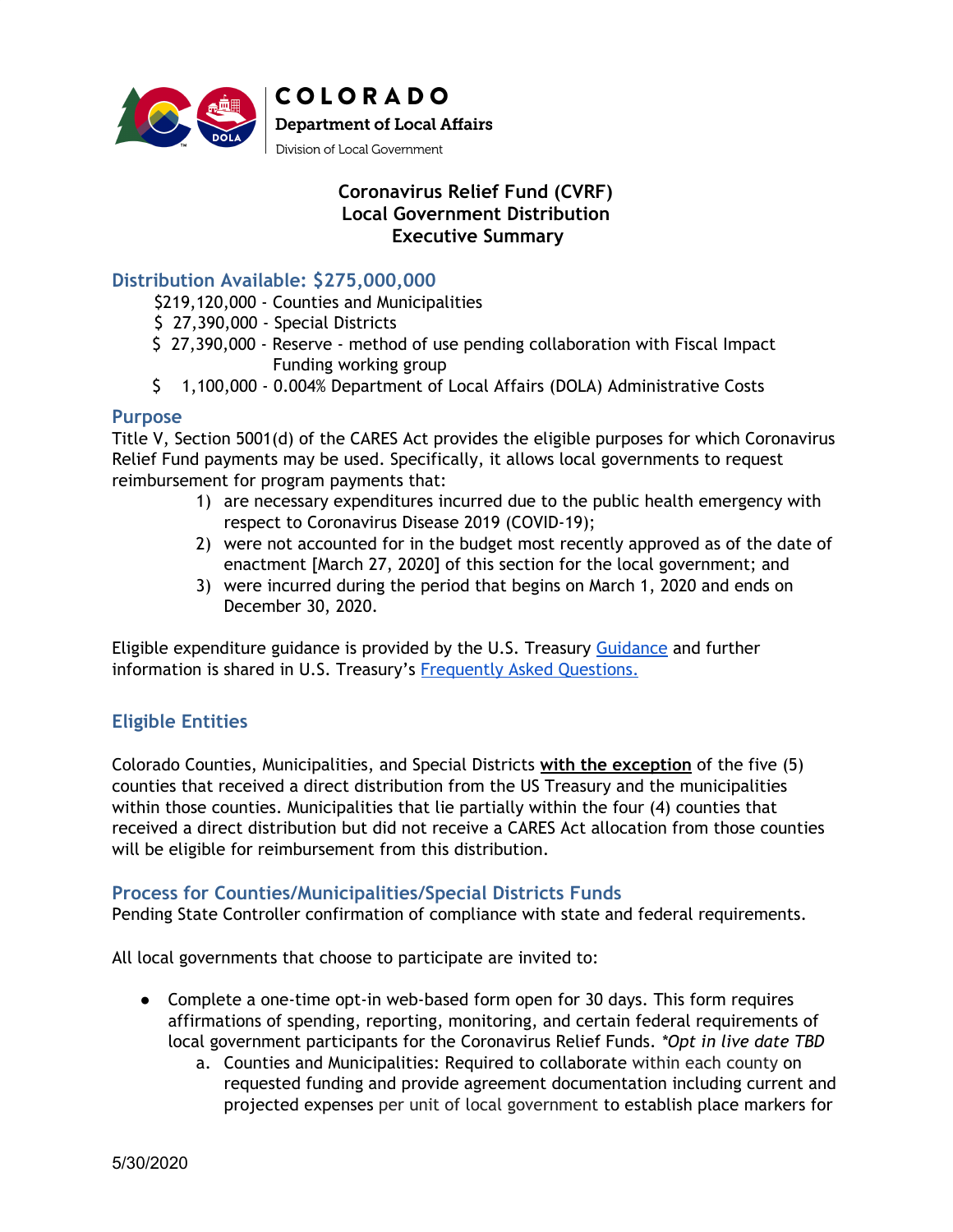"drawdown" of funds. The 2019 U.S. Census Bureau Countywide population figures set the funding pool cap for allocations within County boundaries.

- b. Municipalities, which "straddle" multiple Counties that are **not within one of the five counties that received a direct allocation**, shall provide agreement documentation on the local funding allocation process to avoid duplication of funding streams.
- c. Special Districts: There is a 10% set aside for Special Districts. Since Special Districts do not have a population established, and often cross jurisdiction boundaries, requests will be capped at \$500,000 per request to establish a *place marker* amount per special district.
- All participating local governments will receive an **allocation** to proceed with reimbursement requests.
- All eligible reimbursement requests must be accompanied by the Request for Reimbursement (RFR) form provided by DOLA along with all supporting documentation and proof of payment.
- All **allocation** agreements will expire by March 31, 2021, for expenses incurred during the period that begins on March 1, 2020 and ends on December 30, 2020.

## **Process for Reserve Funds**

- 10% will be set aside for future use into a Reserve Fund.
- Colorado Counties, Municipalities, and Special Districts with the exception of the five counties that received a direct distribution from the US Treasury and the municipalities within those counties.
- Criteria for the uses of the Reserve Funds will be determined in collaboration with the Fiscal Impact Funding working group as will allocation of unused funds returning to the Reserve Fund in the deobligation process based on regular reconciliation reporting of fund expenditures to ensure timely redeployment of unused funds. \*\*Future meeting TBD.

# **Fiscal Impact Funding Working Group**

- Members shall represent Counties, Municipalities and Special Districts.
- The working group shall serve as an advisory entity if there are disputes to mediate about the local government CARES Act distributions.
- It will also provide input and advice for accessing the reserve dollars, which may include specification of the times at which and purposes for which the mitigation fund may be accessed.
- Clarification of the Working Group process, roles, responsibilities, and process for Reserve Funds *\*\*Further meeting TBD.*

**Contact:** For questions and technical assistance please call Colorado Department of Local Affairs, Division of Local Government, Field Services Team's Regional Manager in your region: <https://cdola.colorado.gov/regional-managers>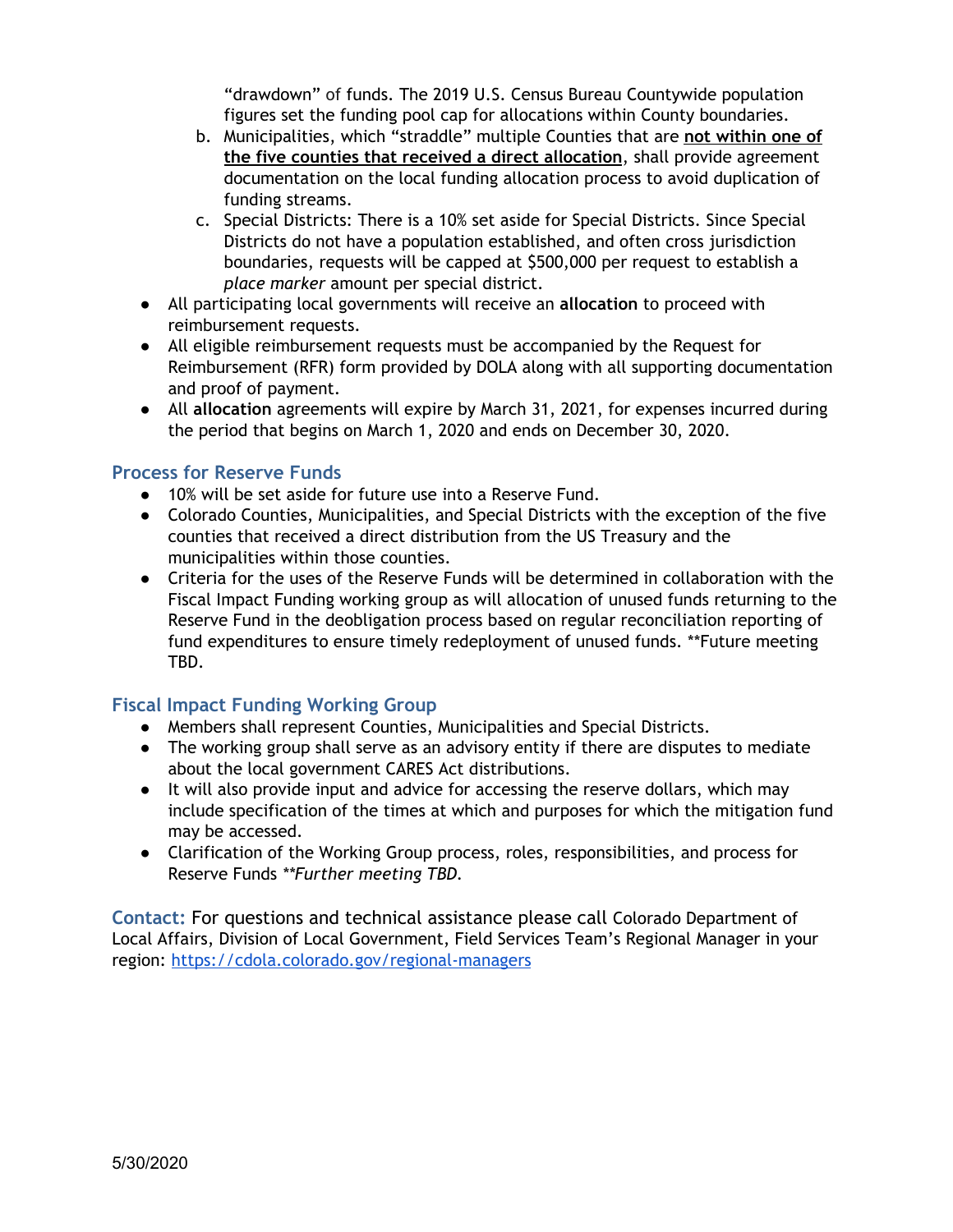## **Place Marker Amount per County Geographic Area County and Municipal Allocation** Rev. 5/29/2020

|                           | 2,554,230 | \$219,120,000    | \$27,390,000                                     | \$27,390,000                                |
|---------------------------|-----------|------------------|--------------------------------------------------|---------------------------------------------|
| Area                      | County    | Per Capita Share | 10% set aside<br>for Special<br><b>Districts</b> | 10% Set Aside<br>"In Case"<br><b>Needed</b> |
| Alamosa County            | 16,233    | \$1,392,582      | Opt-in up to                                     | Method of                                   |
| Archuleta County          | 14,029    | \$1,203,507      | \$500k                                           | use to be                                   |
| <b>Baca County</b>        | 3,581     | \$307,204        | No population                                    | determined                                  |
| <b>Bent County</b>        | 5,577     | \$478,435        | available                                        | with the                                    |
| <b>Boulder County</b>     | 326,196   | \$27,983,411     |                                                  | <b>Fiscal Impact</b>                        |
| <b>Broomfield County</b>  | 70,465    | \$6,044,988      |                                                  | Funding                                     |
| <b>Chaffee County</b>     | 20,356    | \$1,746,282      |                                                  | Working<br>Group                            |
| <b>Cheyenne County</b>    | 1,831     | \$157,076        |                                                  |                                             |
| <b>Clear Creek County</b> | 9,700     | \$832,135        |                                                  |                                             |
| Conejos County            | 8,205     | \$703,883        |                                                  |                                             |
| Costilla County           | 3,887     | \$333,454        |                                                  |                                             |
| <b>Crowley County</b>     | 6,061     | \$519,956        |                                                  |                                             |
| <b>Custer County</b>      | 5,068     | \$434,769        |                                                  |                                             |
| <b>Delta County</b>       | 31,162    | \$2,673,298      |                                                  |                                             |
| <b>Dolores County</b>     | 2,055     | \$176,293        |                                                  |                                             |
| Douglas County            | 351,154   | \$30,124,485     |                                                  |                                             |
| <b>Eagle County</b>       | 55,127    | \$4,729,186      |                                                  |                                             |
| <b>Elbert County</b>      | 26,729    | \$2,293,004      |                                                  |                                             |
| <b>Fremont County</b>     | 47,839    | \$4,103,969      |                                                  |                                             |
| <b>Garfield County</b>    | 60,061    | \$5,152,459      |                                                  |                                             |
| <b>Gilpin County</b>      | 6,243     | \$535,569        |                                                  |                                             |
| <b>Grand County</b>       | 15,734    | \$1,349,774      |                                                  |                                             |
| <b>Gunnison County</b>    | 17,462    | \$1,498,014      |                                                  |                                             |
| <b>Hinsdale County</b>    | 820       | \$70,345         |                                                  |                                             |
| Huerfano County           | 6,897     | \$591,674        |                                                  |                                             |
| Jackson County            | 1,392     | \$119,416        |                                                  |                                             |
| Kiowa County              | 1,406     | \$120,617        |                                                  |                                             |
| Kit Carson County         | 7,097     | \$608,831        |                                                  |                                             |
| Lake County               | 8,127     | \$697,192        |                                                  |                                             |
| La Plata County           | 56,221    | \$4,823,037      |                                                  |                                             |